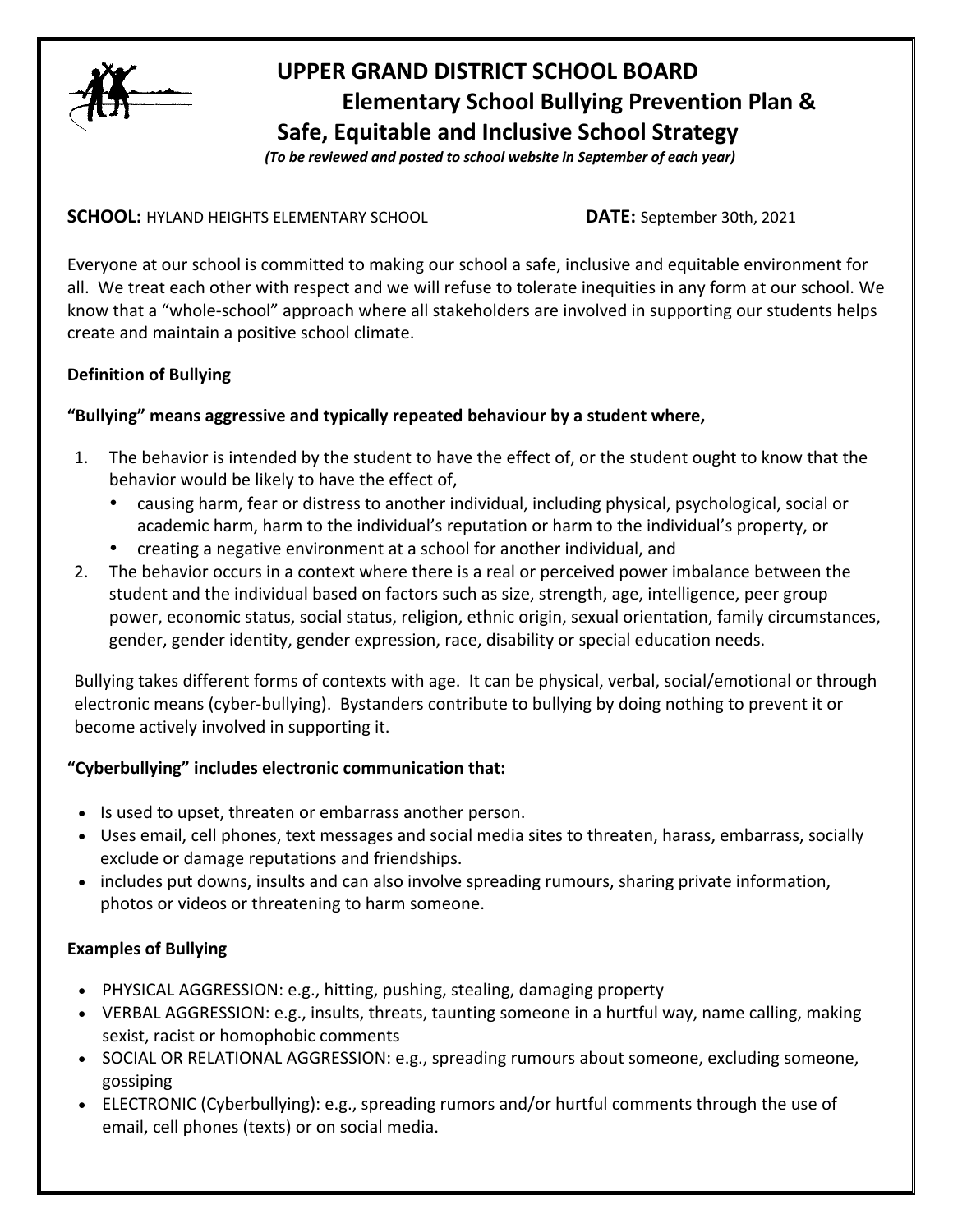#### **Safe Schools Committee**

(*Note: mandatory for all schools – an existing committee may assume this role)*

School Administrator: Kaye Martin (Principal) Andrea Papavasiliou (Vice-Principal)

Equity Rep: Melissa Obermeyer

Teacher(s): Melissa Davidson & Melissa Moylan

Support Staff: Brittany Guindon (CYC)

Student Rep: (*when appropriate*) TBD

Parent: Sharon Jenkins

Community Partner: *(if possible)*

The role of this committee should include but is not limited to the following:

- Develop and annually review the School Bullying Prevention Plan
- Implement and analyze data from the School Climate Survey (WHY Wellness Health of Youth Survey) - every two years
- Identify and implement bullying prevention and intervention programs that address the needs of the school
- Identify relationship building and community building programs relevant to the needs of the school
- Assist with training and awareness raising strategies for staff, students and parents/ guardians
- Communicate bullying prevention and intervention strategies and reporting procedures to the school community

# **School Monitoring and Review Process**

This Bullying Prevention and Inclusive School Plan was developed or reviewed by our Safe School Committee on: September 30th, 2021

Our most recent school climate (WHY) survey was or will be conducted on: Spring 2018

99% of students in grades 4-6, 87% of students in grades 7-8, 8% of parents, and 69% of staff completed our most recent school climate survey.

# **Data from our most recent climate (WHY) survey indicated that:**

40% of students in grade 4-6 and 39% of students in grades 7/8 feel very safe at school.

38% of students in grade 4-6 and 37% of students in grades 7/8 identified that they have been bullied a few times at school over the last year.

73% of students in grade 4-6 and 65% of students in grades 7/8 indicated that they told an adult about bullying that had occurred.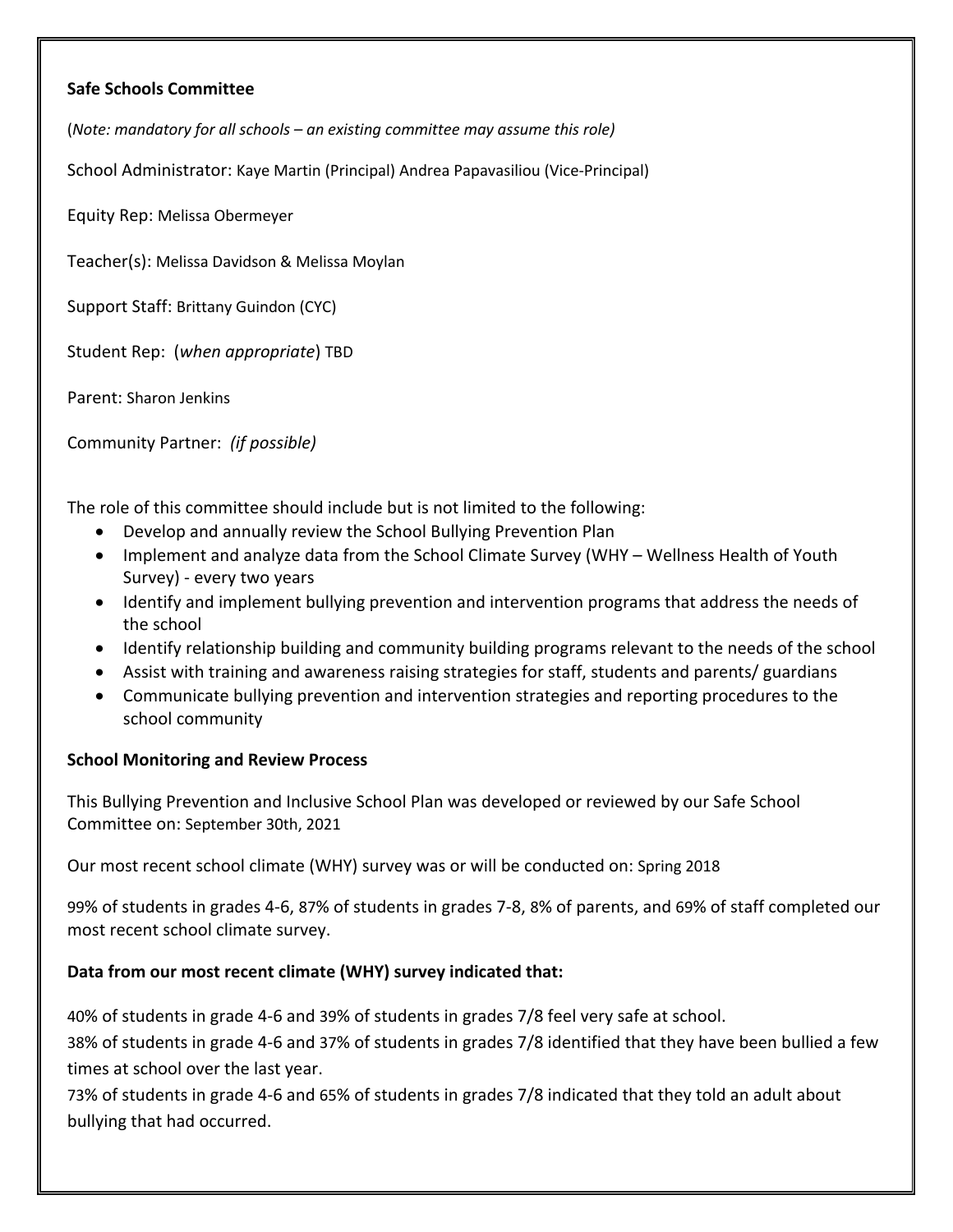67% parents who completed the survey felt that adults at school were helpful in resolving bullying issues. 50% of parents who completed the survey indicated that bullying stopped after their child told an adult about the bullying.

72% of staff who completed the survey indicated that when steps were taken to address specific incidents of bullying, the intervention was successful.

# **Training Strategies for Staff and Members of the School Community**

Members of our school community will receive Bullying Prevention and Equity & Inclusive training through:

- $\boxtimes$  Board professional development workshops
- $\sqrt{\frac{1}{10}}$  Online training for new employees
- $\Box$ Staff meetings
- $\boxtimes$  Provision of professional development materials and resources
- Other (please specify) School wide initiatives and in school student survey

# **Parents/Community Communication and Outreach Strategies**

We will communicate our Bullying Prevention and Equity & Inclusive strategies and initiatives by:

- | Including our Bullying Prevention and Equity & Inclusive Plan in our school/student handbook
- $\bowtie$ Including information inserts in our school newsletters and other in-house publications
- $\Box$ Sharing information during school assemblies and announcements
- $\sqrt{\frac{1}{1}}$ Sharing information through bulletin board postings
- $\Box$ Sharing information at School Council and other parent meetings
- $\lfloor \times \rfloor$ Sharing information at staff meetings
- $\Box$  Integrating Bullying Prevention and Equity & Inclusion into classroom instruction
- $\Box$  Posting our Bullying Prevention Plan and Safe, Equitable and Inclusive Schools strategy on our school website
- $\Box$  Informing parents and school volunteers of our procedures for reporting incidents of bullying and inequity
- $\Box$  Assisting parents to build awareness and knowledge so they may support our school Bullying Prevention and Equity & Inclusive strategies

# **Bullying Prevention and Equity & Inclusive Strategies, Education Programs/Activities**

Note: Our Bullying Prevention and Equity & Inclusive goal(s) are determined after analysis of the results of our school climate (WHY) survey.

# **School Bullying Prevention and Equity & Inclusive Goals(s):**

- 1. Increase student voice in developing a safe and inclusive school student involvement
- 2. To build greater awareness of equity and promote/increase inclusive practices.
- 3. To increase student awareness of what constitutes bullying and the various forms of bullying.
- 4. To educate students how they can discourage bullying and report bullying when it occurs.
- 5. To create opportunities within health and safety guidelines that promote inclusivity and socializing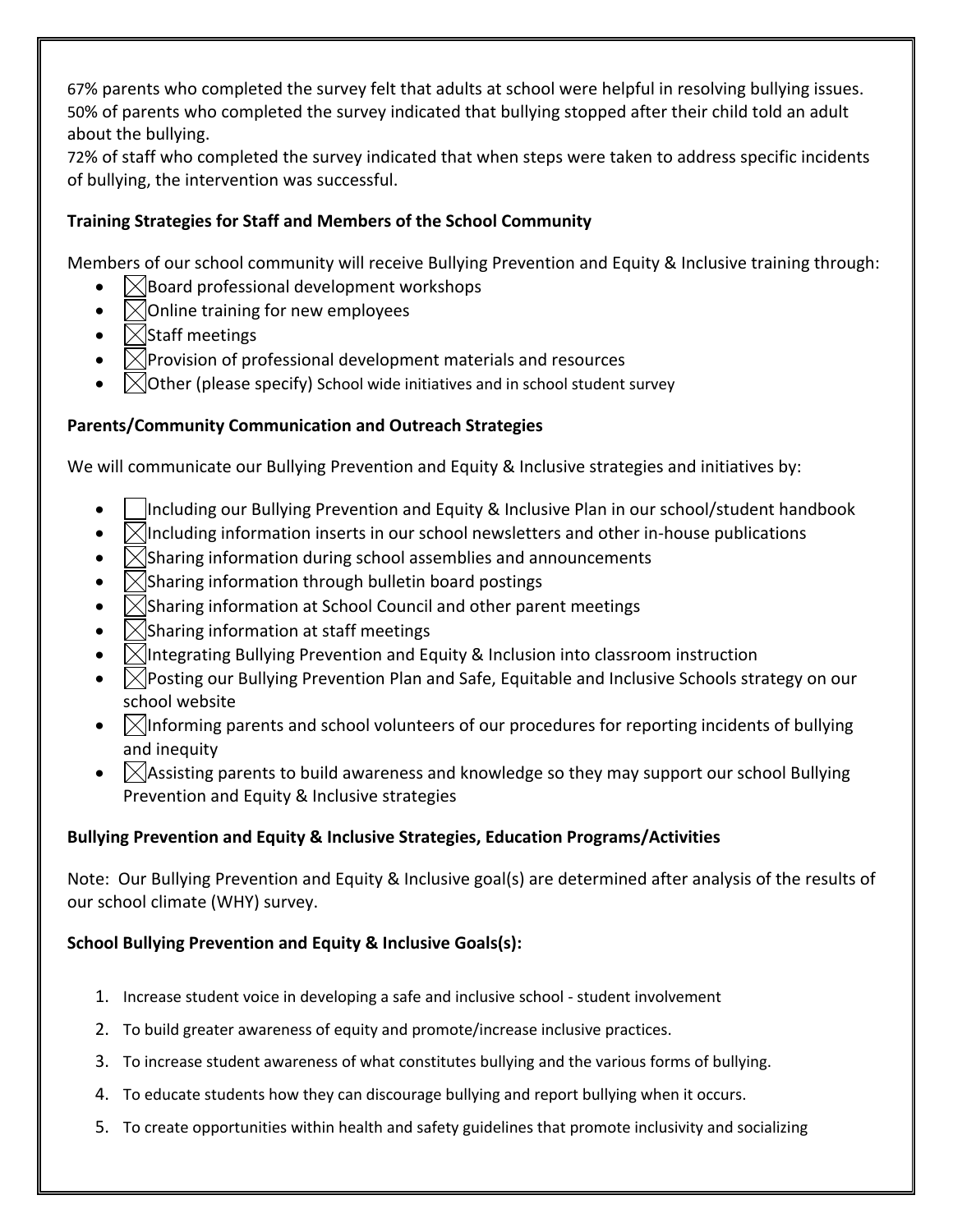# **Bullying Prevention and Equity & Inclusive, Education Programs and Activities:**

Our school currently implements or will implement the following bullying prevention and equity & inclusive education programs and activities that focus on developing healthy relationships and provide leadership opportunities for our students:

- 1. Creating a Hyland Heights anti-racism statement that will be promoted in our school and community
- 2. Student created land acknowledgement that will be shared with our school and community
- 3. Equity resources provided by the board will be embedded in instructional practices
- 4. Bring awareness and promote board initiatives and recognizing days of significance in our board equity calendar.
- 5. Continue to work along side CEEP (Cultural Emersion Education Project) & the Dufferin County Black Association supporting programming and student leadership.
- 6. Continue to focus on the One Voice One Team vision and foster a positive and inclusive school climate
- 7. Staff and Admin, where conflict occurs, will seek a resolution with the goal of restoring relationships and moving forward in a positive manner for everyone.

# **Bullying Prevention and Equity & Inclusive Responsibilities**

#### **Staff:**

- Closely supervise students in all areas of the school and school grounds
- Watch for signs of bullying and stopping it when it happens
- Respond quickly and sensitively to bullying reports (Affirm, Ask, Assess, Act)
- Take seriously parents' concerns about bullying incidents
- Assign consequences for bullying
- Teach students our procedures for reporting incidents of bullying
- Provide a safe environment for students who report bullying (protection from retaliation)
- Treat others respectfully
- Model positive ways of getting along with others

# **Students:**

- Treat each other respectfully
- Refuse to bully others
- Refuse to let others be bullied
- Refuse to watch, laugh or join in when someone is being bullied
- Include everyone in play, especially those who are often left out
- Report bullying to an adult

# **Parents:**

- Model positive ways of getting along with others
- Help their child find ways to express anger that do not involve hurting others physically or emotionally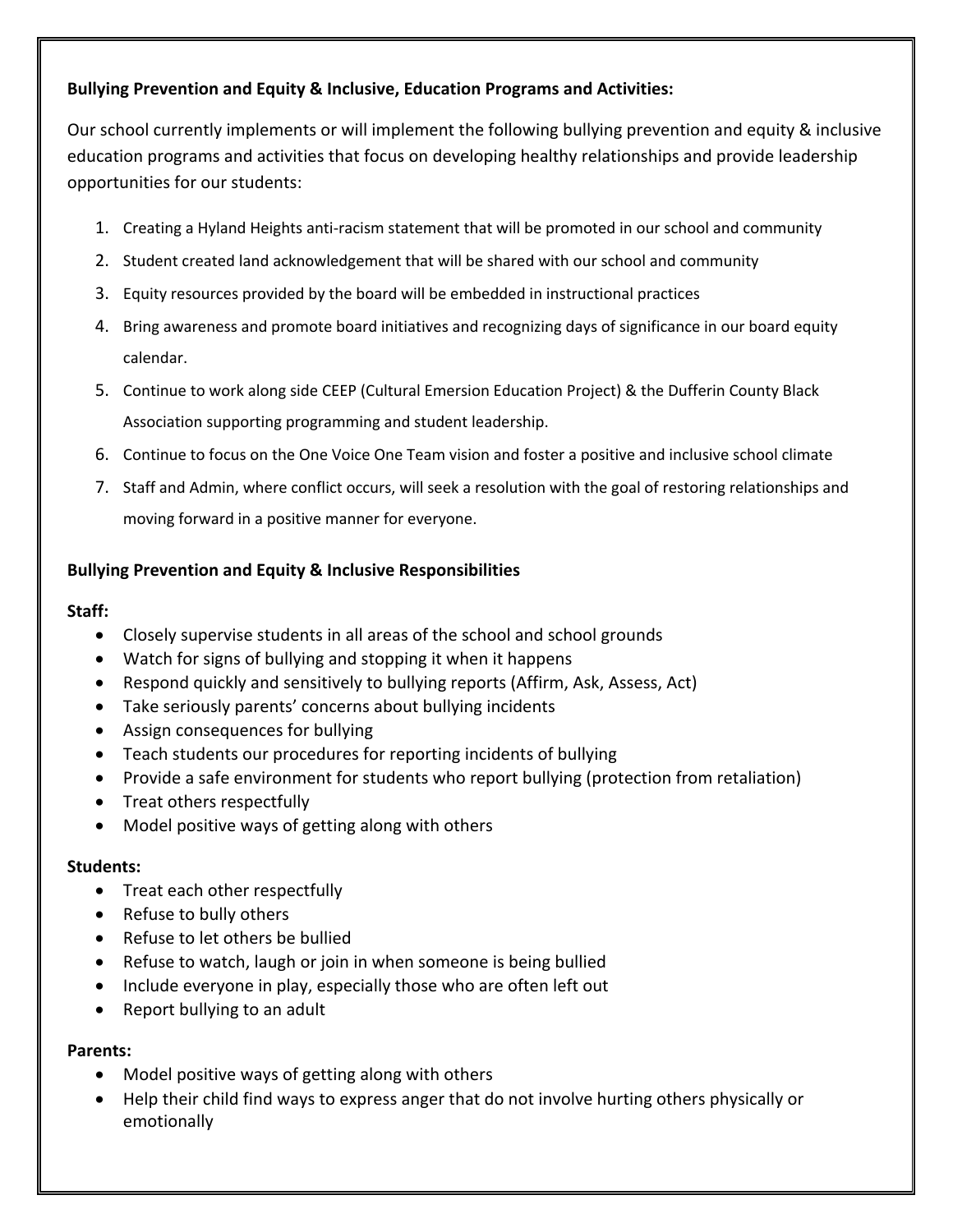- Teach problem solving skills
- Inform school staff if their child tells them about a bullying incident
- Support the schools bullying-prevention efforts
- Help their child understand the value of accepting and celebrating individual differences
- Be alert to signs their child is being bullied or may be bullying others

# **Intervention Strategies**

#### **Our staff will use the following process when bullying is reported:**

Acknowledge the Incident / Affirm

- "You were right to report/get help from an adult."
- "I'm glad you asked for help with this."

# Gather Information / Ask Questions

- "Tell me more about what happened."
- "Has this happened before?"
- "Did anyone try to help you?"
- "Are you telling me this is to get someone in trouble or to keep someone safe?"

# Assess Safety / Make a Plan

- Determine what the student needs to feel safe now
- What can the student do if the bullying continues
- What steps need to be taken to limit the possibility of retaliation for the person reporting the bullying
- Who the student will tell if there is another incident

Act / Follow-up

- Determine "next step" or refer the student to an administrator
- Tell them what will happen next
- Check with the student to determine the success of the intervention

# **Reporting Incidents of Bullying**

Students, parents, school staff and volunteers may use the following methods to report incidents of bullying as appropriate:

Student to Student:

- Safe Schools Incident Reporting (on-line)
- On-line Bullying Reporting Tool
- Tell an adult in the building (phone, in person, email etc.)
- Parent / Teacher interviews
- Make an appointment to meet with school staff

When responding to a bullying incident, our school staff uses a progressive discipline approach. Use of Progressive Discipline supports a safe, inclusive and equitable learning and teaching environment in which every student can reach his or her full potential. Strategies may range from early intervention to more